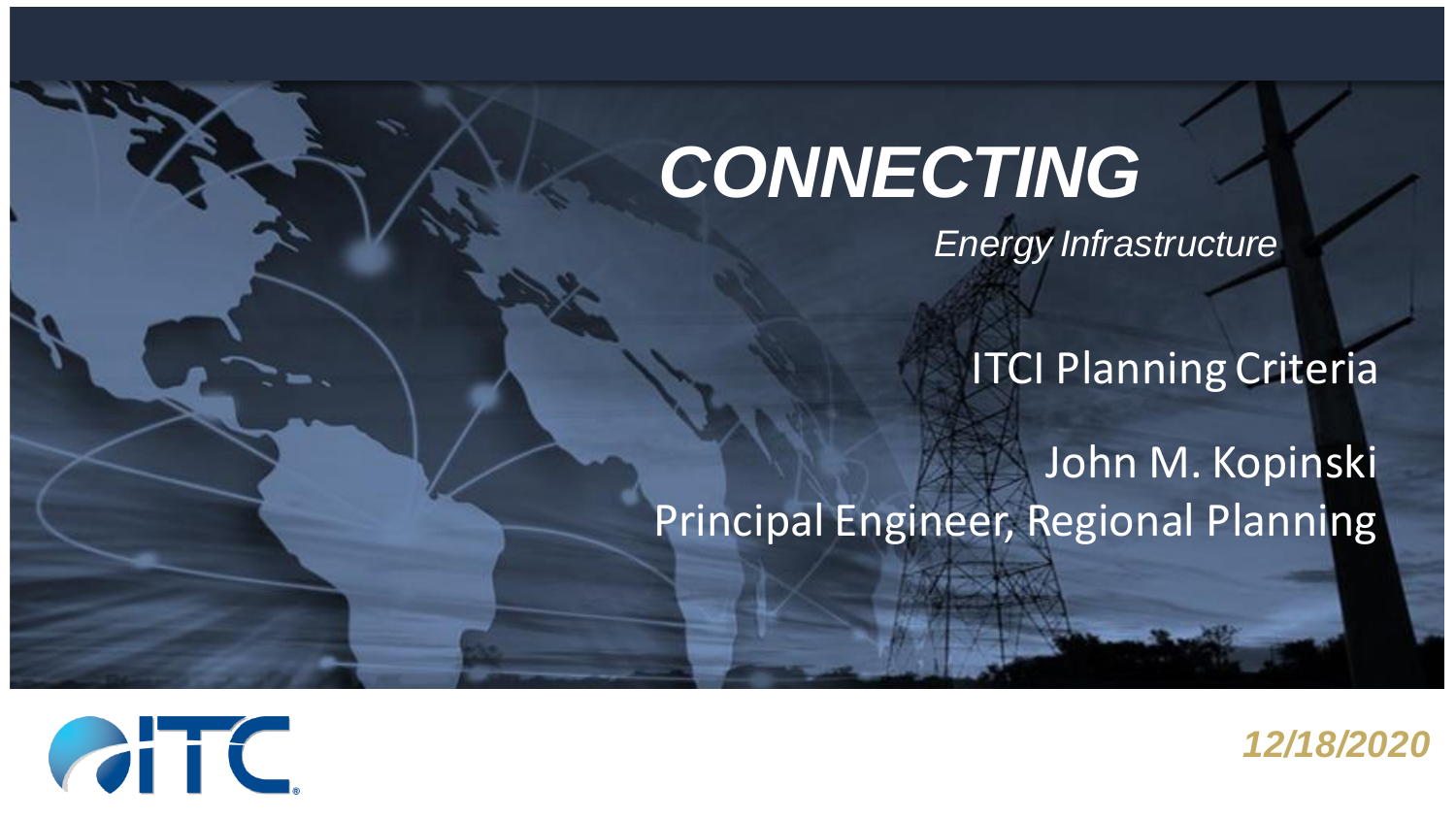## **ITC INTERCONNECTION (ITCI)**

#### **ITC Facilities in PJM**

**ITC owns and operates PJM network transmission facilities in southwest Michigan:**

- **345kV Substation**
- **345kV Transmission Line**

**PJM integration activities completed on June 1, 2016**

**Also Connects to ITC Owned Facilities in MISO (METC)**

**Zero Revenue Requirement Assets (No Regulated Rate)**



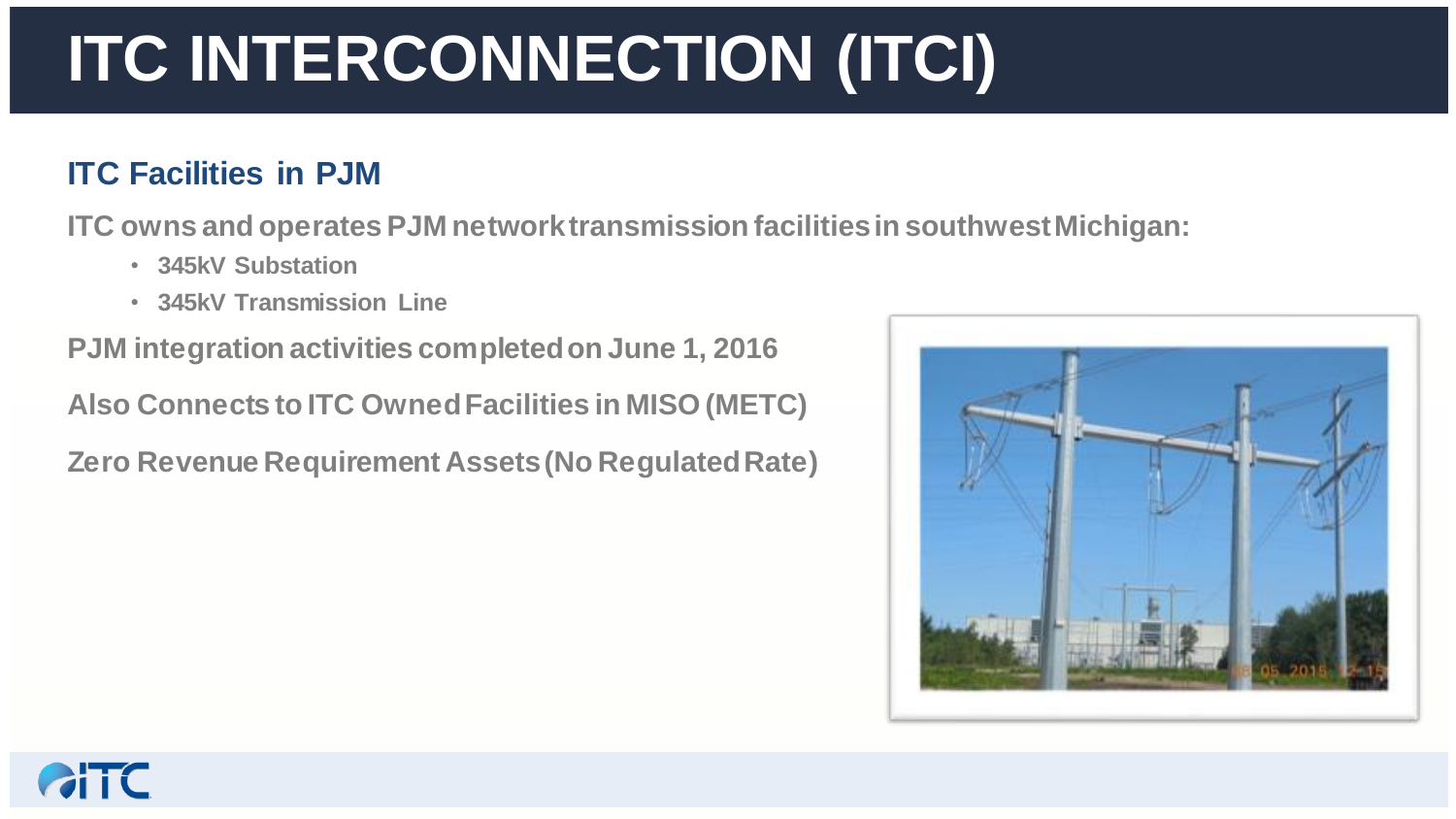#### **ITCI Planning Criteria (PJM)**

- **ITCI Uses the Same Planning Criteria as the Michigan MISO Assets (ITCT & METC)**
- **ITCI Planning Criteria Augments PJM Planning Criteria**
- **2020 Changes to Planning Criteria (March 2020)**
	- Clarification of System Adjustment Procedures
	- Minor Revisions to the Generator Stability Study Criteria
- **Some ITCI Criteria Differences From PJM Criteria Include:**

| P1 Contingencies That Include a Prior<br>Shutdown Considered for Shoulder Peak<br>(85% peak load) | Max/Min Voltages<br>0.97/1.07 pu for PO and<br>0.92/1.07 pu for P1-P7 | P2.2 Bus Section Fault Considered to be a<br>3-Phase Fault to Ground |
|---------------------------------------------------------------------------------------------------|-----------------------------------------------------------------------|----------------------------------------------------------------------|
| P4 Contingencies Considered to be a<br>2-Phase Fault to Ground                                    | Some Additional Restrictions on<br><b>Consequential Load Loss</b>     | End of Life Criteria                                                 |

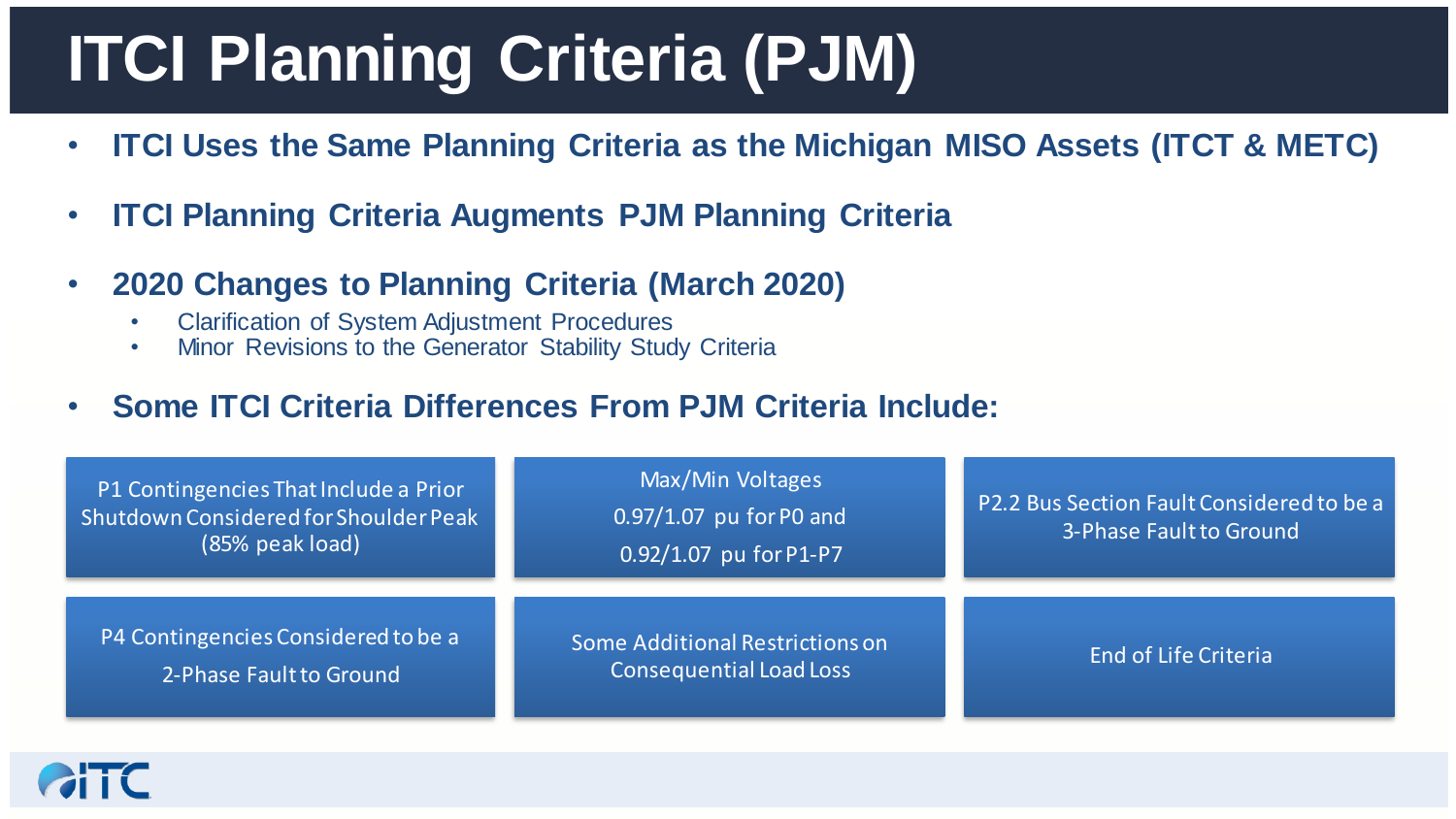#### **ITCI – Project Identification**

- **Annual Michigan planning assessment conducted to identify any system issues and corresponding projects**
- **Asset management programs to identify and replace equipment that is obsolete, failed, or at an end-of-life condition**

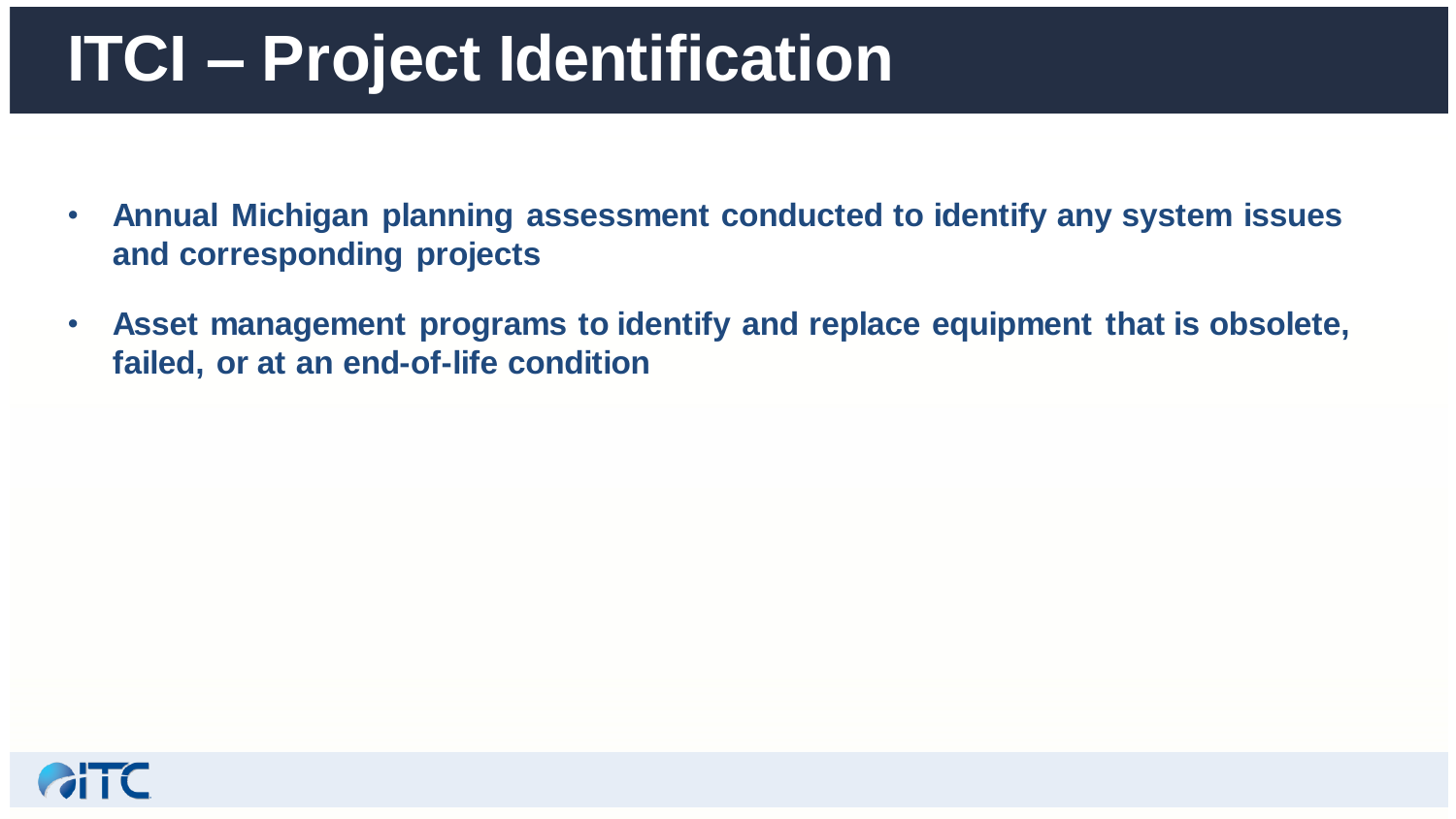## **ITCI Planning Criteria (PJM)**

• **ITCI Planning Criteria Is Posted on PJM's Webpage:**

**<https://www.pjm.com/-/media/planning/planning-criteria/itc-holdings-planning-criteria.ashx?la=en>**

• **ITCI Facility Connection Requirements Is Posted on PJM's Webpage:**

**<http://www.pjm.com/-/media/planning/plan-standards/itci/itc-holdings-facility-connection-requirements.ashx?la=en>**